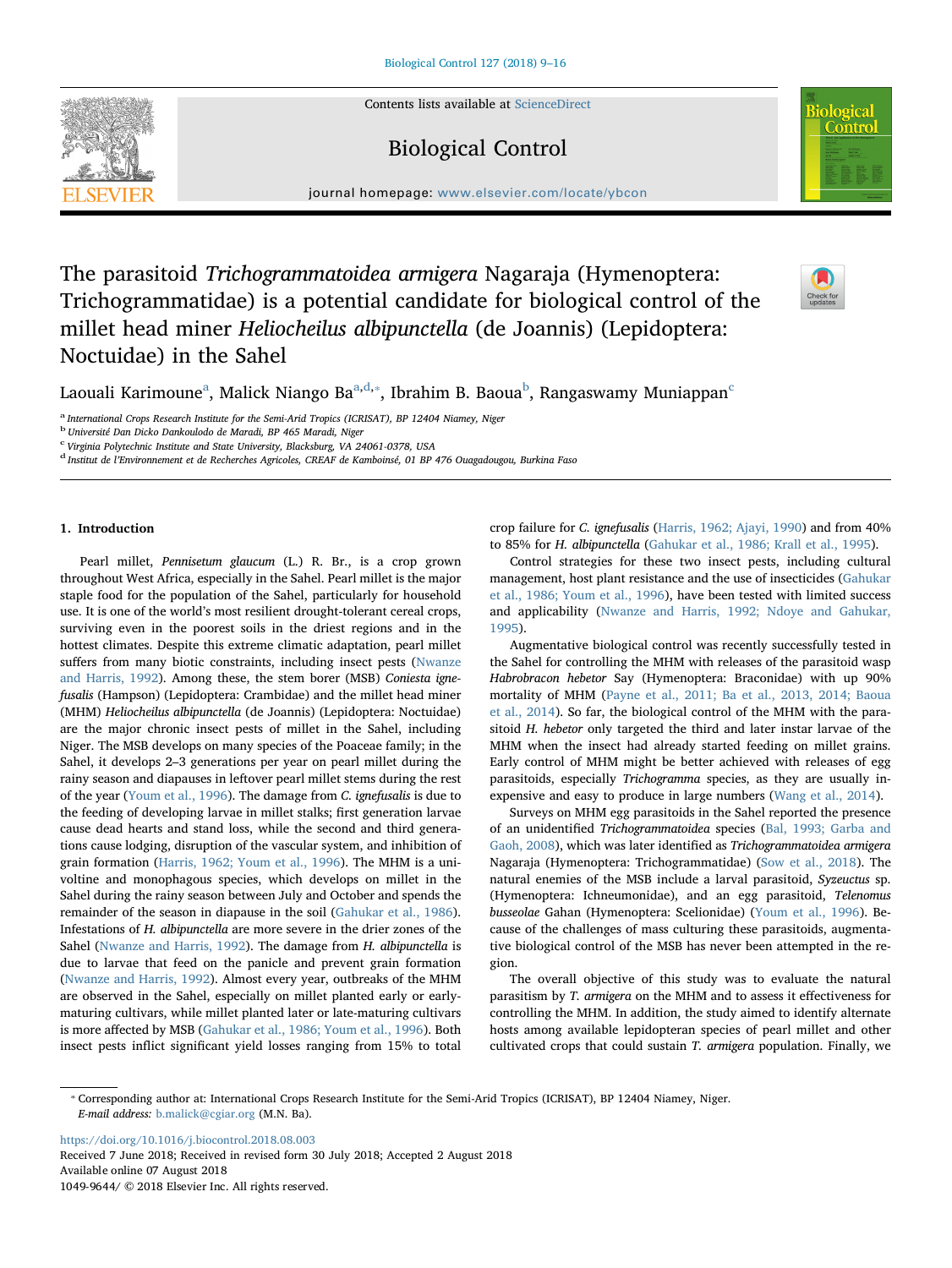assessed the suitability of factitious hosts among available storage lepidopteran species for mass culturing the trichogrammatid parasitoid for use in augmentative releases.

#### 2. Materials and methods

#### 2.1. Study environment

Scouting for egg parasitoids was carried out in Niger from 2014 to 2016 in an area that lies between latitudes 13°01′ and 14°09′ N, and longitudes 0°43′ and 4°01′ E. The research sites belong to the Sahel agroecological zone, which has a unimodal rainfall pattern, and the rainy season lasts from June to October. Pearl millet is the main cereal crop, covering almost 95% of the cropping area, usually in association with cowpea. Pearl millet is cultivated between June and October under rainfed conditions. A total annual rainfall of 752 mm, 534 mm, and 411 mm was recorded in 2014, 2015, and 2016, respectively.

The eggs of the MHM were encountered from August to mid-September under a temperature of  $27.8 \pm 3.5$  °C and a relative humidity of 76.2  $\pm$  15.7%.

The lab bioassays were carried out in the entomology laboratory of ICRISAT at Sadore under a temperature of 27.8  $\pm$  1 °C and a relative humidity of 85.46  $\pm$  0.5%.

# 2.2. Insect cultures for bioassays

For the purpose of these experiments, we used readily available lepidopteran insect pests occurring on crops and storage commodities in Niger that could be used for T. armigera mass rearing and/or alternate hosts for survival during the off-season when MHM is in diapause.

In addition to the millet head miner, Heliocheilus albipunctella (de Joannis) (Lepidoptera: Noctuidae), the field insect pests included the millet stem borer, Coniesta ignefusalis (Hampson) (Lepidoptera: Crambidae), the cotton bollworm, Helicoverpa armigera (Hübner) (Lepidoptera: Noctuidae) and the moringa tree (Moringa oleifera Lam.) leaf defoliator, Noorda blitealis (Walker) (Lepidoptera: Crambidae). The MSB was added because it belongs to the same MHM ecosystem and could share some natural enemies. H. armigera and N. blitealis were included as potential alternate hosts present, respectively, on tomato during the off-season and all year round on the moringa tree. The moths of H. albipunctella, C. ignefusalis and H. armigera were collected from 5 light traps that were set up on the 500 ha area of the ICRISAT Sadore campus (latitude 13°15′ N, longitude 2°18′ E). The light trap utilized a 250-W mercury vapor white incandescent bulb wired to the grid. The bulb was positioned above a wire mesh cage (1.38 with  $\times$  1.93 m height), which rested on a metal support set 2.43 m above the ground level. The light trap was operated from June to October 2016 and caught moths of the aforementioned species were taken to egg-laying wire mesh cages (30 cm  $\times$  30 cm) in the laboratory. A sheet of paper was placed at the bottom of the cages, and eggs were collected daily and used for the different bioassays. Different species were placed in different laying cages, and wool or cotton soaked with sugar (10% sucrose in water solution) was hung in the cages to feed the moths. In the case of H. albipunctella, the moths were supplied every morning with newly emerging millet panicles (collected from the millet field set for the purpose) on which to lay eggs overnight. Moths of the moringa leaf defoliant N. blitealis were collected from a culture established in the laboratory from caterpillars collected on moringa trees at the ICRISAT Campus in Sadore. The larvae were reared in small cylindrical plastic vials ( $\varphi = 4.5$  cm; h = 11.5 cm) and given fresh moringa leaves as a feeding substrate. The larvae completed development within 15 days. Emerging moths were taken to laying cages and eggs were collected on a sheet of paper placed at the bottom of the cages. Typically, moths laid eggs for 4 days.

The storage lepidopteran species included the rice moth, Corcyra cephalonica (Stainton) (Lepidoptera: Pyralidae), the Mediterranean floor moth, Ephestia kuehniella (Zeller) (Lepidoptera: Pyralidae), and the Angoumois grain moth, Sitotroga cerealella (Olivier) (Lepidoptera: Gelechiidae). The storage species were chosen as potential factitious hosts for mass culturing T. armigera. A colony of each of the three insects was established in the laboratory at ICRISAT Sadore from wild insects collected in farmers' granaries in Niger in 2015. The insects are routinely reared on a mixture of pearl millet grain and flour in plastic buckets at ambient temperature. Usually, adults emerged after one month.

#### 2.3. Evaluating the natural parasitism of the MHM and the MSB

Eggs of the MHM were collected every rainy season (August-September) from 2014 to 2016 in farmers' pearl millet fields in different environments of Niger (9 villages in 2014, 7 villages in 2015 and 17 villages in 2016) in approximately 100 farms every year. The eggs are usually found at the top of panicles [\(Gahukar et al., 1986](#page-6-1)). The eggs were collected from approximately 5000 panicles every year and were reared in the laboratory at ambient temperature until the emergence of parasitoids. The natural parasitism was assessed based on the number of parasitized eggs out of the total number of collected eggs (5700–7000 eggs). Emerging parasitoids were identified and sexed. While collecting eggs of the MHM, the development stage of the pearl millet head (newly emerged heads, flowering heads, heads with milk grains) was also recorded. Similarly, the cycle of the variety (early maturing, late maturing) on which the eggs were collected was also recorded. The earliness or lateness of a plant in this case could be either attributed to the cultivar or the time of planting. Because eggs of the MSB are not easy to detect in the field, 800 irradiated sentinel eggs of MSB were glued every year on a square of cardboard (40 eggs/cardboard square/field) and placed on 20 randomly selected fields in pearl millet leaf-sheaths for parasitism for 6 days. Irradiation of eggs was performed in a dark chamber under UV light 4 W tube (UVP, USA, 254 nm) for 45mn at a distance of 3 cm.

# 2.4. Determining the demographic parameters of T. armigera

The T. armigera parasitoid population was initially started from field-collected eggs of the MHM from different regions of Niger. Eggs were kept in Petri dishes in the laboratory at the ambient conditions described above until emergence of the adults. Emerging T. armigera were collected daily and placed in tubes containing freshly laid eggs of the rice moth, C. cephalonica. The host eggs  $(N = 125)$  were glued on white rectangular cards (7.5 cm  $\times$  2.5 cm), and a drop of honey was placed at the corner of the card as food for adult parasitoids. We initially confined variable numbers  $(N = 1-30)$  of mated females of the parasitoid with 125 eggs of C. cephalonica for parasitism. Once the population of T. armigera was successfully established, we determined the demographic parameters of the parasitoid. To investigate life-long fecundity, 10 mated females of T. armigera were daily supplied individually with 30 fresh eggs of C. cephalonica for parasitism until death. From each female, we recorded the number of parasitized eggs, parasitized eggs with viable progeny, egg to adult development time, number of progeny and the sex ratio of emerging adults.

# 2.5. Acceptability of different Lepidoptera species to T. armigera

This experiment was conducted in two phases. First, under nochoice conditions, eggs of seven different lepidopteran species (C. ignefusalis, C. cephalonica, E. kuehniella, H. albipunctella, H. armigera, N. blitealis and S. cerealella) were exposed to newly emerging T. armigera mated females. Eggs ( $N = 125$ ) of each species were glued on a card (7.5 cm  $\times$  2.5 cm) and placed in a vial, together with 5 mated T. armigera females for 48 h. A total of 32 cards/species, representing 32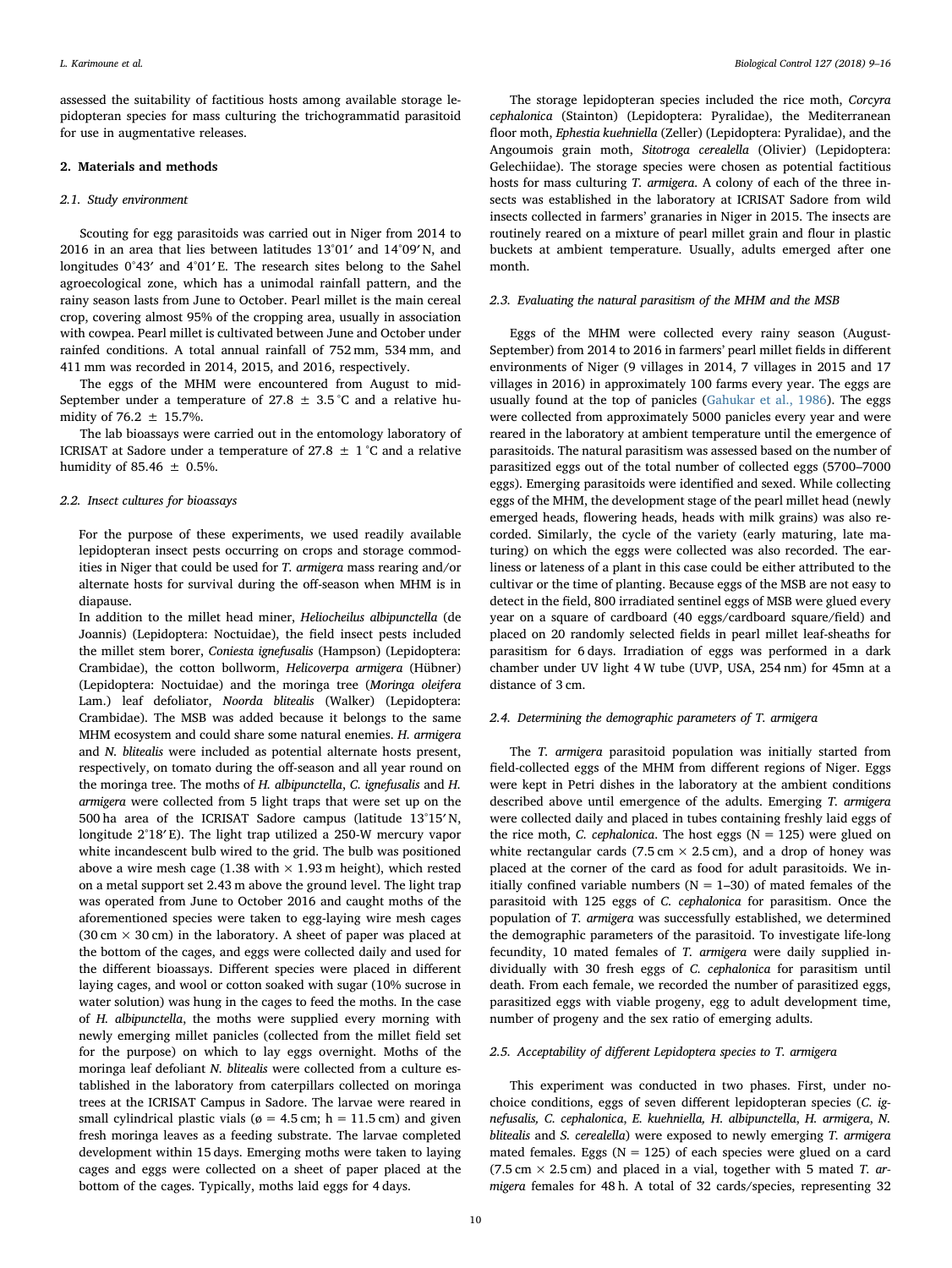replicates, were prepared. The vials were incubated until the emergence of the new generation of T. armigera adults. Data on parasitism, emerging adult and development time from eggs to adults were recorded.

This first experiment was followed by another set of experiments under no-choice and multiple-choice conditions with 4 different species (C. ignefusalis, C. cephalonica, H. armigera and H. albipunctella). Under no-choice conditions, the eggs of the 4 different species were kept separate in different vials and infested with one mated T. armigera female. For each species, 30 eggs were glued on a separate card, placed in a vial and confined with one mated T. armigera female for 48 h. A total of 24 cards/species, representing 24 replicates, were prepared. Data on parasitism was recorded. Under the multiple-choice condition, 30 eggs of each of the 4 different species (C. ignefusalis, C. cephalonica, H. armigera and H. albipunctella) were all glued on a single card (7.5 cm  $\times$  2.5 cm) and given to newly emerged T. armigera mated females to parasitize. Eggs of the 4 species were not mixed together; eggs of each species were glued on one corner of the card. The cards were put individually in a vial and confined with one mated T. armigera female for 48 h. A total of 20 cards in 20 vials representing 20 replicates were prepared. The vials were incubated until the emergence of the new generation of T. armigera adults. Data on parasitism was recorded.

# 2.6. Assessment of the suitable egg density for parasitism by T. armigera

The experiments consisted of determining the egg density needed for T. armigera parasitism. The test was carried out with 3 different host species (C. ignefusalis, C. cephalonica, and H. albipunctella). For each host species, the treatments were as follows: i) one (1) T. armigera female confined with 10 eggs of one host species; ii) one (1) T. armigera female confined with 30 eggs of one host species; and iii) one (1) T. armigera female confined with 125 eggs of one host species. For each treatment and each host species, we used 12 replicates. The female parasitoid and eggs were confined for 6 days, corresponding to the period in which new progeny will start emerging. Data on parasitism and emerging adults was collected.

#### 2.7. Assessment of intraspecific competition by T. armigera

In this experiment a set of 125 eggs of 3 different host species (C. ignefusalis, C. cephalonica, and H. albipunctella) were given to increasing numbers of T. armigera females for parasitism. For each host species, the treatments were as follows: i) one (1) T. armigera female confined with 125 eggs of one host species; ii) five (5) T. armigera females confined with 125 eggs of one host species; iii) ten (10) T. armigera females confined with 125 eggs of one host species; and iv) thirty (30) T. armigera females confined with 125 eggs of one host species. For each treatment and each host species, we used 12 replicates. The female parasitoid and eggs were confined for 6 days, corresponding to the period in which new progeny will start emerging. Data on parasitism and emerging adults were collected.

# 2.8. Data analysis

Data were all subjected to an analysis of variance (ANOVA) (PROC GLM) with SAS software version 9.1 [\(SAS, 2003\)](#page-7-5). When the ANOVAs were significant, means were compared by the Student-Newman-Keuls test at the 5% level.

#### 3. Results

#### 3.1. Natural parasitism of MHM and MSB eggs

The natural parasitism of MHM eggs ranged from 13% to 17%, with an average of  $15.41 \pm 1.79$ %. Newly emerging heads of early-maturing pearl millet bore more MHM eggs than the flowering and milk head stages [\(Table 1](#page-3-0)). The emerging heads of early-maturing pearl

millet had significantly more parasitized eggs. Overall, newly emerged heads, regardless of maturing date, had significantly more eggs and more parasitized eggs ([Table 1](#page-3-0)).

We did not encounter any parasitoids from sentinel MSB eggs.

### 3.2. Demographic parameters of T. armigera reared on eggs of C. cephalonica

The male of T. armigera had on average 2.32  $\pm$  0.32 days life expectancy, which was extended to  $3.38 \pm 0.46$  days when fed with honey. In the absence of the host species, T. armigera females had a lifespan of only 2.56  $\pm$  0.33 days, which was extended to  $4.03 \pm 0.11$  days when supplied with honey. When continually provided with host eggs, the T. armigera female lifespan was extended to 11.84  $\pm$  0.06 days. The females parasitized 13.04  $\pm$  0.62 eggs of C. cephalonica per day. On average 74.06  $\pm$  3.46% of parasitized eggs of C. cephalonica yielded viable T. armigera progeny. On average, each T. armigera female had a total progeny average of  $106.66 \pm 16.87$  individuals. The development from eggs to adults took on average 7.05  $\pm$  0.03 days. T. armigera progeny started emerging 7 days after parasitization of C. cephalonica eggs and extended up to 20 days ([Fig. 1](#page-3-1)). From day 7 to day 13, both sexes were represented, but afterwards, only males developed from parasitized eggs [\(Fig. 1\)](#page-3-1). The sex ratio of the emerging T. armigera progeny was male-biased, with 2.17 times more males than females.

# 3.3. Host acceptability of T. armigera on different Lepidoptera species

Under no-choice conditions, when T. armigera was given eggs of different lepidopteran species, they significantly parasitized more eggs of H. albipunctella than the 5 other species [\(Table 2\)](#page-3-2). However, significantly more parasitized eggs of C. cephalonica yielded viable offspring ([Table 2](#page-3-2)). Significantly more offspring of T. armigera emerged from eggs of C. cephalonica, H. albipunctella and E. kuehniella compared to other species [\(Table 2\)](#page-3-2). The duration of T. armigera egg to adult development was similar, regardless of host species ([Table 2](#page-3-2)).

When given eggs of H. albipunctella, C. cephalonica, C. ignefusalis and H. armigera, T. armigera, females parasitized significantly more eggs of C. cephalonica than the three other host species in both choice  $(F_3, F_4)$  $s_1 = 26.52$ ; P < 0.001) and no-choice situations (F<sub>3, 92</sub> = 198.67,  $P < 0.001$ ) [\(Fig. 2\)](#page-4-0).

# 3.4. Optimum host/egg density for T. armigera parasitism and progeny development

The host/egg density significantly influenced the level of parasitism by T. armigera on all tested species, H. albipunctella ( $F_{2-33} = 12.89$ ; P < 0.001), C. cephalonica (F<sub>2-33</sub> = 4.18; P = 0.02) and C. ignefusalis  $(F_{2-33} = 26.70; P < 0.001)$  ([Fig. 3\)](#page-4-1). For all tested species, more offspring of T. armigera emerged when higher numbers of eggs were provided for parasitism [\(Table 3\)](#page-4-2). The offspring/host eggs ratio varied between 0.23 and 0.60 for H. albipunctella, 0.46–0.52 for C. cephalonica and 0.04–0.11 for C. ignefusalis, the highest for each species being usually 1 T. armigera female for 30 eggs.

# 3.5. Parasitism level as a function of number of introduced parasitoids on different host species

In the presence of 125 eggs of the host species, the introduction of 1–30 females of T. armigera did not significantly affect the parasitism level on H. albipunctella (F<sub>3-44</sub> = 2.14; P = 0.10), C. cephalonica (F<sub>3-</sub>  $_{44}$  = 1.57; P = 0.20) or C. ignefusalis (F<sub>3-44</sub> = 1.96; P = 0.13) ([Fig. 4](#page-5-0)). However, the number of emerging progeny did vary significantly for all tested host species, except for C. ignefusalis ([Table 4\)](#page-5-1). The number of emerging progeny/introduced parental T. armigera female ratio varied between 2.44 and 81.5 for H. albipunctella, 1.99 and 46.33 for C.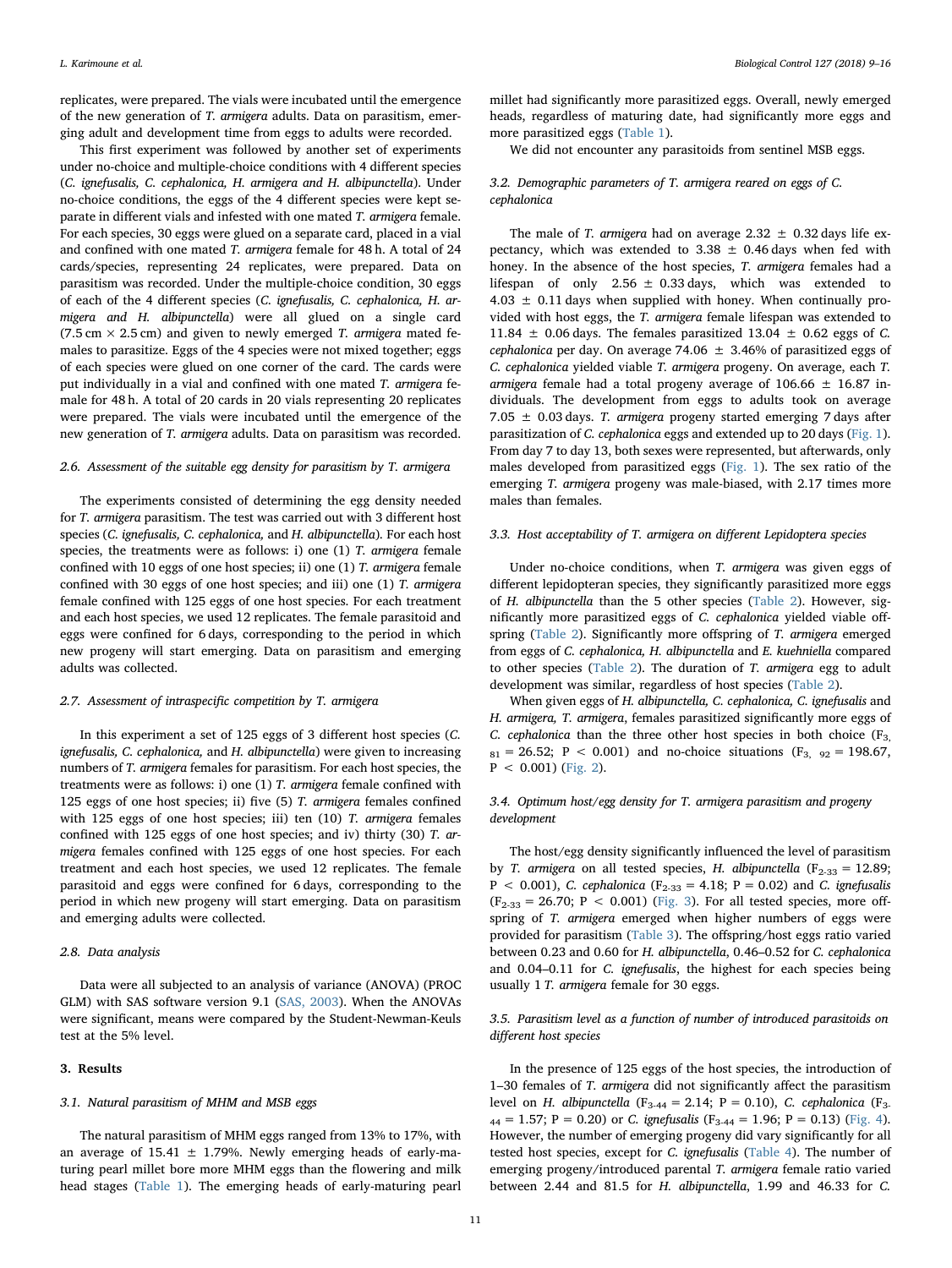#### <span id="page-3-0"></span>Table 1

Heads of millet bearing eggs of the MHM (%  $\pm$  S.E) and natural parasitism of eggs due to T. armigera (%  $\pm$  S.E) in Niger from 2014 to 2015 at different millet development stages and maturing dates. Within a column, means bearing different letters were significantly different (Student–Newman–Keuls test,  $\alpha$  = 0.05).

| Millet Head development stage | Type of millet | % Heads bearing MHM eggs (Means $\pm$ S.E.) | % Parasitized eggs (Means $\pm$ S.E.) |
|-------------------------------|----------------|---------------------------------------------|---------------------------------------|
| Newly emerged                 | Early-maturing | $28.22 \pm 2.48$ a                          | $12.56 \pm 2.10$ a                    |
|                               | Late-maturing  | $3.27 \pm 1.33b$                            | $0.61 \pm 0.43b$                      |
| Flowering                     | Early-maturing | $1.64 \pm 0.71b$                            | $0.33 \pm 0.18b$                      |
|                               | Late-maturing  | $0.17 \pm 0.17b$                            | $0.06 \pm 0.06$                       |
| Milk stage                    | Early-maturing | $2.08 \pm 1.45b$                            | $0.00^{\degree}$                      |
|                               | Late-maturing  | $0.00^{\degree}$                            | $0.00^{\degree}$                      |
|                               |                | $F_{5-240} = 53.97; P < 0.001$              | $F_{5-245} = 19.67$ ; P < 0.001       |
| Newly emerged                 |                | $20.08 \pm 2.10 a$                          | $8.66 \pm 1.53$ a                     |
| Flowering                     |                | $1.13 \pm 0.48b$                            | $0.24 \pm 0.12b$                      |
| Milk stage                    |                | $1.09 \pm 0.77b$                            | $0.00^{\degree}$                      |
|                               |                | $F_{2-243} = 58.67; P < 0.001$              | $F_{5-248} = 25.21$ ; P < 0.001       |

<span id="page-3-3"></span><span id="page-3-1"></span>\* Not included in the ANOVA.



Fig. 1. Number ( $\pm$  S.E) of daily emerging T. armigera male and female progeny from parasitized C. cephalonica eggs.

cephalonica and 0.35 and 4.83 for C. ignefusalis, the highest for all species being 1 female T. armigera for 125 eggs.

#### 4. Discussion

An endogenous parasitoid can only be used in biological control when highly effective against the target host. The parasitoids can either naturally control the pest without human intervention, or be protected or stimulated by habitat management, or subjected to augmentative

releases ([van Lenteren et al., 2018\)](#page-7-6). In the case of millet, the larval parasitoid, H. hebetor is already being used with success for controlling the MHM ([Kabore et al., 2017; Baoua et al., 2018](#page-6-3)). The addition of another parasitoid, especially a species targeting another developmental stage, such as eggs, would be complementary and could offer a better control of the pest. In this study, we identified the parasitoid, T. armigera, naturally parasitizing eggs of the MHM in the fields at levels as high as 17%. This is comparable to recent observation in Senegal ([Sow et al., 2018\)](#page-7-4), but higher than the 10% parasitism due to

#### <span id="page-3-2"></span>Table 2

Parasitism of eggs of different host species due to T. armigera, parasitized eggs with progeny, total number of emerging progenies and development time (no choice conditions -  $N = 125$  eggs of host for  $N = 5$  T. armigera females). Within a column, means bearing different letters were significantly different (Student–Newman–Keuls test,  $\alpha = 0.05$ ).

| Species          | % Parasitized eggs<br>$(Mean \pm S.E.)$ | % Parasitized eggs with offspring<br>$(Mean \pm S.E.)$ | Total number of emerging parasitoids<br>$(Mean \pm S.E.)$ | Development from eggs to adult<br>$(days \pm S.E.)$ |
|------------------|-----------------------------------------|--------------------------------------------------------|-----------------------------------------------------------|-----------------------------------------------------|
| H. albipunctella | 79.86 $\pm$ 1.51 a                      | 74.48 $\pm$ 1.65 abc                                   | $68.68 \pm 2.77$ a                                        | $7.07 \pm 0.09$ a                                   |
| C. cephalonica   | $65.44 \pm 2.57b$                       | $80.00 \pm 2.10$ ab                                    | 70.43 $\pm$ 5.48 a                                        | $7.06 \pm 0.08$ a                                   |
| C. ignefusalis   | $28.79 \pm 3.85 e$                      | $19.38 \pm 4.41 \text{ d}$                             | $6.18 \pm 1.06$ d                                         | $7.25 \pm 0.08$ a                                   |
| H. armigera      | $57.57 \pm 4.13$ bc                     | 63.41 $\pm$ 2.20 bc                                    | $44.93 \pm 2.01b$                                         | $7.00 \pm 0.00 a$                                   |
| E. kuehniella    | 53.48 $\pm$ 3.94c                       | $85.93 \pm 10.79$ a                                    | $58.93 \pm 5.61$ a                                        | $7.06 \pm 0.13$ a                                   |
| S. cerealella    | $42.69 \pm 3.78 \text{ d}$              | $59.95 \pm 5.07c$                                      | $30.81 \pm 4.92c$                                         | 7.34 $\pm$ 0.13 a                                   |
| N. blitealis     | $30.27 \pm 0.04 e$                      | $25.09 \pm 0.16$ d                                     | $9.65 \pm 0.08$ d                                         | $7.00 \pm 0.00 a$                                   |
|                  | $F_{6-217} = 34.32$ ; P < 0.0001        | $F_{6,217} = 27.80$ ; P < 0.0001                       | $F_{6-217} = 50.43$ ; P < 0.0001                          | $F_{6,217} = 2.01$ ; P = 0.06                       |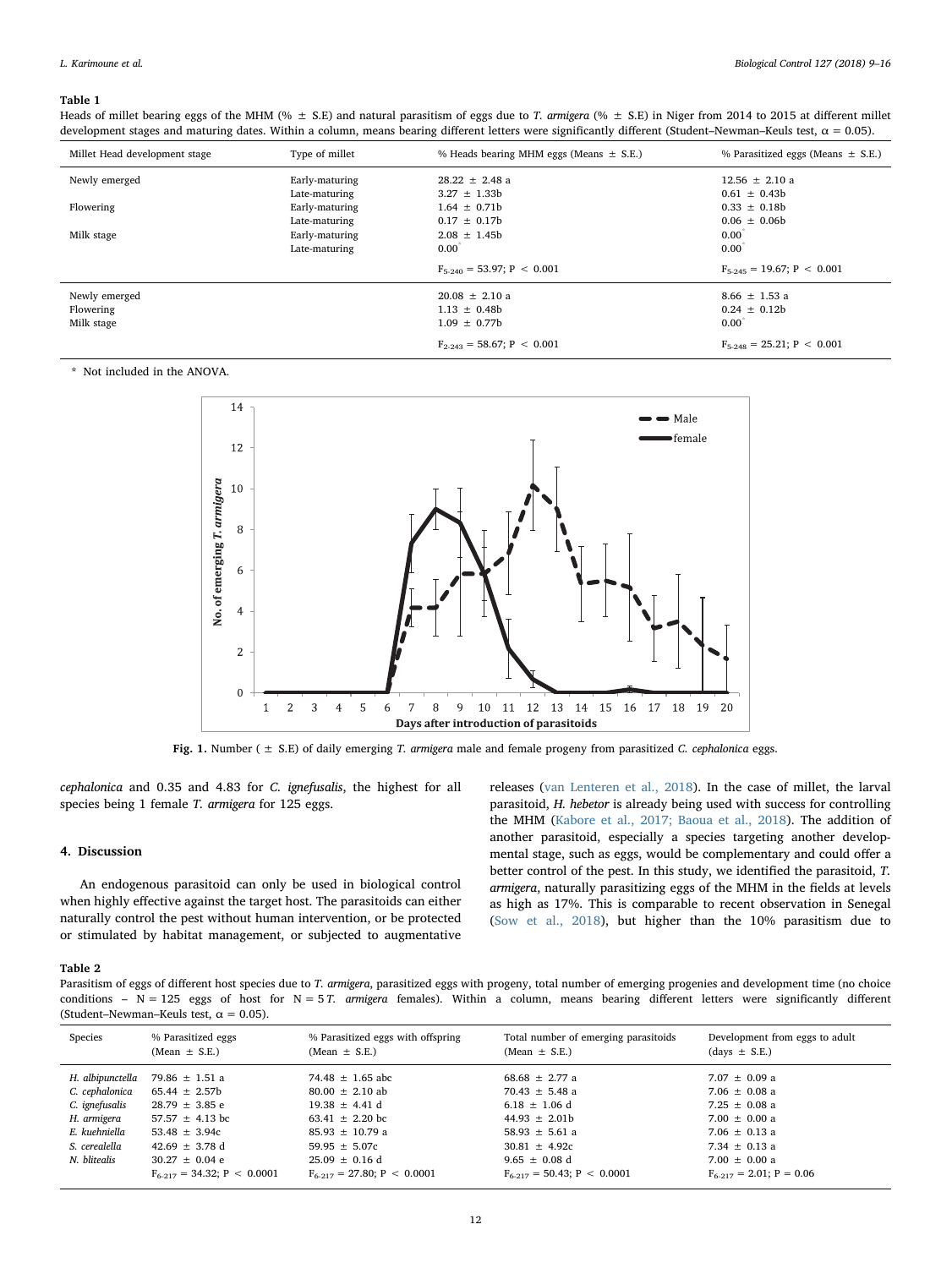<span id="page-4-0"></span>

Fig. 2. Parasitism (%  $\pm$  S.E) of eggs of H. albipunctella, C. cephalonica, C. ignefusalis and H. armigera by T. armigera in choice and no-choice conditions. For each choice or no choice test, column bearing different letters were significantly different (Student–Newman–Keuls test,  $\alpha = 0.05$ ).

Trichogrammatoidea spp. reported in Niger in 2004 [\(Garba and Gaoh,](#page-6-4) [2008\)](#page-6-4). The same parasitoid was found parasitizing 60% of eggs of the MHM in Senegal in the late 1980s ([Bal, 1993\)](#page-6-2). The differences in the level of parasitism may be due to annual and location variability of the parasitoid importance and/or MHM relative abundance. In fact, the relative abundance of MHM could be influenced by pearl millet planting dates and flowering periods [\(Youm and Gilstrap, 1993;](#page-7-7) [Sastawa et al., 2002\)](#page-7-7), the varieties planted by farmers [\(Gahukar, 1990](#page-6-5)), and rainfall patterns [\(Nwanze and Sivakumar, 1990\)](#page-7-8). Our data indicate higher numbers of eggs on the newly emerged heads, confirming the preference of this stage for oviposition by MHM as reported by [Owusu](#page-7-9) [et al. \(2004\).](#page-7-9) Moreover, this stage bore the highest parasitism by T. armigera as also observed by [Bal \(1993\).](#page-6-2) This suggests a typical density dependent behavior as reported for related Trichogrammatoidea sp. nr. lutea (Girault) species ([Kalyebi et al., 2005\)](#page-6-6). Therefore, augmentative releases of T. armigera must be timely to coincide with highest densities

### <span id="page-4-2"></span>Table 3

Total number of T. armigera progeny emerging from different density eggs of H. albipunctella, C. cephalonica and C. ignefusalis parasitized with one T. armigera female (no choice condition). Within a column, means bearing different letters were significantly different (Student–Newman–Keuls test,  $\alpha = 0.05$ ).

| Host egg<br>density                | No. emerging progeny of T. armigera ( $\pm$ S.E)                                           |                                                                                           |                                                                                            |  |
|------------------------------------|--------------------------------------------------------------------------------------------|-------------------------------------------------------------------------------------------|--------------------------------------------------------------------------------------------|--|
|                                    | H. albipunctella                                                                           | C. cephalonica                                                                            | C. ignefusalis                                                                             |  |
| $10$ eggs<br>30 eggs<br>$125$ eggs | $7.00 + 0.49c$<br>$17.33 + 0.75b$<br>$75.50 + 2.58$ a<br>$F_{2,33} = 54.62$ :<br>P < 0.001 | $4.83 + 0.42c$<br>$15.66 + 1.35b$<br>$57.00 + 6.05 a$<br>$F_{2-33} = 58.8$ ;<br>P < 0.001 | $0.66 + 0.25c$<br>$3.33 + 0.14b$<br>$5.66 \pm 0.51$ a<br>$F_{2,33} = 53.88$ ;<br>P < 0.001 |  |

<span id="page-4-1"></span>

Fig. 3. Parasitism (%  $\pm$  S.E) by one female of T. armigera as a function of egg density of H. albipunctella, C. cephalonica and C. ignefusalis (no choice condition). For each species, column bearing different letters were significantly different (Student–Newman–Keuls test,  $\alpha = 0.05$ ).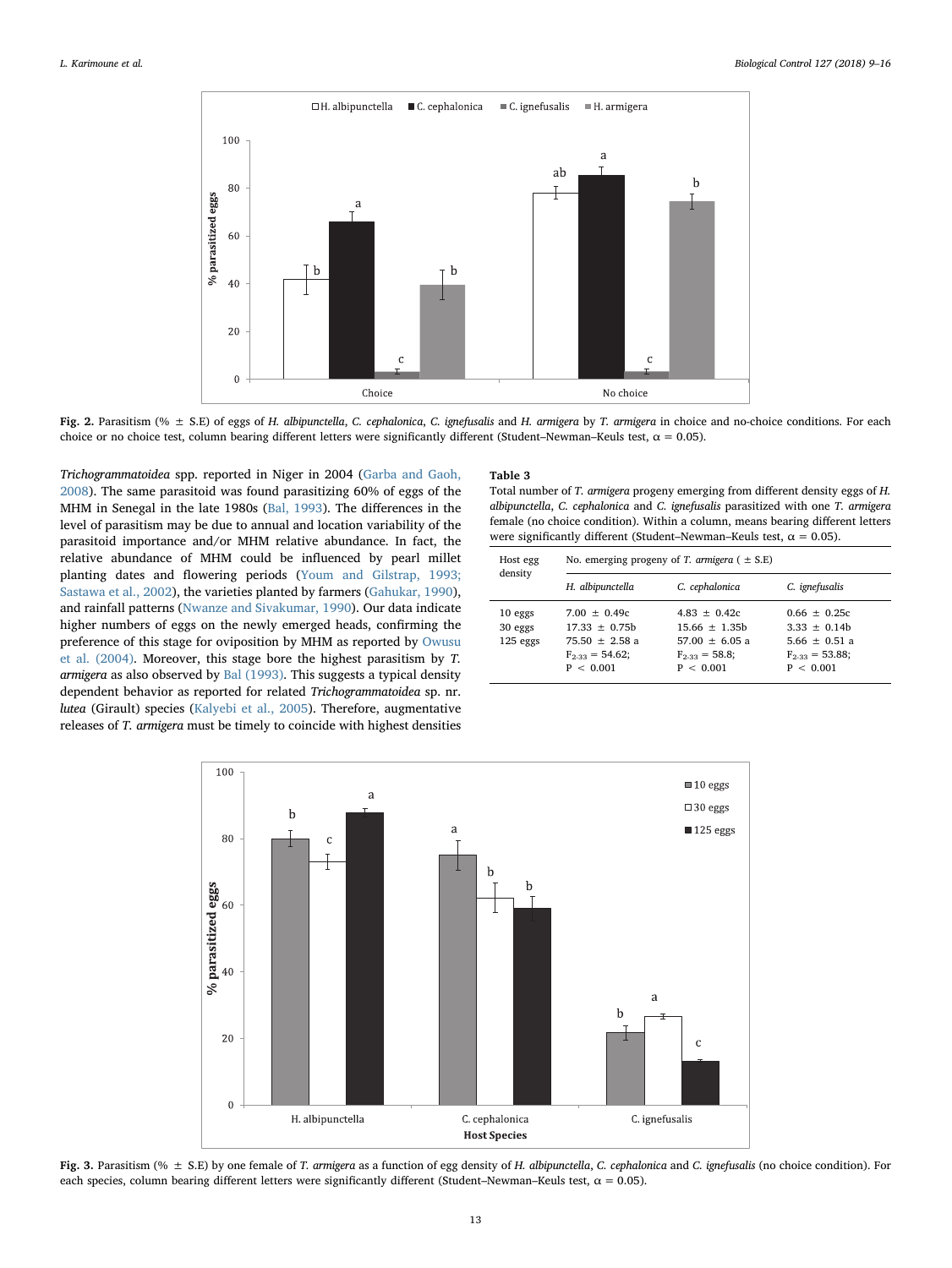<span id="page-5-0"></span>

Fig. 4. Parasitism (%  $\pm$  S.E) of eggs of H. albipunctella, C. cephalonica and C. ignefusalis by T. armigera as a function of the number of introduced parasitoids (no choice condition). For each species, column bearing different letters were significantly different (Student–Newman–Keuls test,  $\alpha = 0.05$ ).

#### <span id="page-5-1"></span>Table 4

Total number of T. armigera progeny emerging from 125 eggs of H. albipunctella, C. cephalonica and C. ignefusalis (no choice condition) parasitized by increasing numbers of T. armigera females. Within a column, means bearing different letters were significantly different (Student–Newman–Keuls test,  $\alpha = 0.05$ ).

| Number<br>introduced T.<br><i>armigera</i> females | No. emerging T. armigera progeny (% $\pm$ S.E)                                |                                                                           |                                                                           |  |
|----------------------------------------------------|-------------------------------------------------------------------------------|---------------------------------------------------------------------------|---------------------------------------------------------------------------|--|
|                                                    | H. albipunctella                                                              | C. cephalonica                                                            | C. ignefusalis                                                            |  |
| 5<br>10<br>30                                      | $81.50 + 1.95$ ab<br>$86.50 + 2.86$ a<br>$65.33 + 5.67c$<br>$73.33 + 2.70$ bc | $46.33 + 7.68b$<br>$54.58 + 5.57b$<br>$79.66 + 5.59 a$<br>$59.83 + 6.93b$ | $4.83 + 1.54$ a<br>$6.00 + 0.00 a$<br>$6.75 + 0.33 a$<br>$10.50 + 2.62 a$ |  |
|                                                    | $F_{3-44} = 6.71;$<br>$P = 0.001$                                             | $F_{3.44} = 3.87;$<br>$P = 0.01$                                          | $F_{3.44} = 2.54;$<br>$P = 0.06$                                          |  |

#### of MHM eggs.

In the laboratory, T. armigera parasitized a range of lepidopteran species, with preference for H. albipunctella and C. cephalonica. The average longevity of T. armigera females was approximately 12 days, and this is much higher than the average 3–7 days reported in previous studies ([Manjunath, 1972; Nagaraja, 1988; Baitha and Ram, 1999](#page-7-10)). Likewise, in our experiment, the females parasitized many more eggs, and produced 2–5-fold more progeny than previously reported in other settings [\(Manjunath, 1972; Baitha and Ram, 1999\)](#page-7-10). The difference on T. armigera longevity and fecundity may be due to experimental conditions, especially temperature and humidity ([Baitha and Ram, 1998,](#page-6-7) [2001\)](#page-6-7). According to [Baitha and Ram \(1998\),](#page-6-7) temperature of 25 °C and 30% RH was found most suitable for both T. armigera longevity and fecundity. As observed in Indonesia, T. armigera has different populations ([Bahagiawati et al., 2006](#page-6-8)) and this could explain differences in life table as reported for other trichogrammatids [\(Samara et al., 2008;](#page-7-11) [Poorjavad et al., 2011](#page-7-11)). The development from eggs to adults is completed in 7 days, and this is similar to studies by [Manjunath \(1972\)](#page-7-10). The mated females produced both sexes in the first 4 days of their life and then only males in subsequent days. This is consistent with the findings of [Nagaraja \(1988\),](#page-7-12) and it is not surprising as T. armigera is an arrhenotokous parthenogenetic species; due in our case to lack of repeated matings, when the stock of sperm is finished, they will produce males only. As a consequence, the overall sex ratio was male-biased,

which is contradictory to [Manjunath \(1972\)](#page-7-10) findings.

Our results indicated that the addition of increasing numbers of T. armigera females to a given number of host eggs does not necessarily increase the parasitism. As observed in other settings, the use of excessive numbers of Trichogramma could lead to superparasitism ([Martel](#page-7-13) [and Boivin, 2004; Reay-Jones et al., 2006](#page-7-13)) and reduced parasitoid efficiency. As suggested by the egg density study, the proper T. armigera: host eggs ratio is 1:30 (6 days parasitism). As a result, for a mass culture of T. armigera, one female will have to be given 30 eggs of C. cephalonica for parasitism for 6 days and given another batch of 30 eggs for the remaining 6 days of their life. The females will have to be given new males to mate with every 3–4 days for a higher ratio of females in the progeny.

Most parasitoids have the ability to determine host quality during oviposition and will often accept or reject hosts on this basis ([Charnov](#page-6-9) [and Skinner, 1985\)](#page-6-9). Overall, our study reveals that T. armigera can parasitize all tested species. Of the seven hosts presented to T. armigera, the storage pests, E. kuehniella and C. cephalonica, and the field species, H. albipunctella and H. armigera, were the most suitable hosts with highest parasitism and parasitoid development. The good performance of T. armigera on H. armigera confirmed its earlier description as a parasitoid of H. armigera in India, Indonesia and Kenya [\(Manjunath,](#page-7-10) [1972; Sithanantham et al., 2001; Buchori et al., 2008\)](#page-7-10). T. armigera has not been found on eggs of the crambid, C. ignefusalis, in the field. Likewise, in the laboratory, T. armigera parasitized the eggs of C. ignefusalis poorly, and as a consequence, produced limited numbers of progeny. The same observations were made for the other tested crambid species, N. blitealis. In Indonesia, in vegetable production, T. armigera has been found parasitizing a different range of lepidopteran species from different families, including the crambid species Crocidolomia pavonana Fabricius (= C. binotalis) (Lepidoptera: Crambidae) and Scirpophaga incertulas Walker (Lepidoptera: Crambidae) ([Buchori et al.,](#page-6-10) [2008\)](#page-6-10). This indicates that C. ignefusalis and N. blitealis are not naturally parasitized by T. armigera for other reasons than the family of insects to which they belong. The poor development performance of T. armigera on eggs of C. ignefusalis and N. blitealis may be due to their nutritional quality as observed for other trichogrammatid parasitoids species ([Spitzen and van Huis, 2005; Kishani et al., 2016\)](#page-7-14). For C. ignefusalis, the non-preference for parasitism could be related to the positioning of its eggs on the pearl millet plant. Usually, C. ignefusalis deposits its eggs in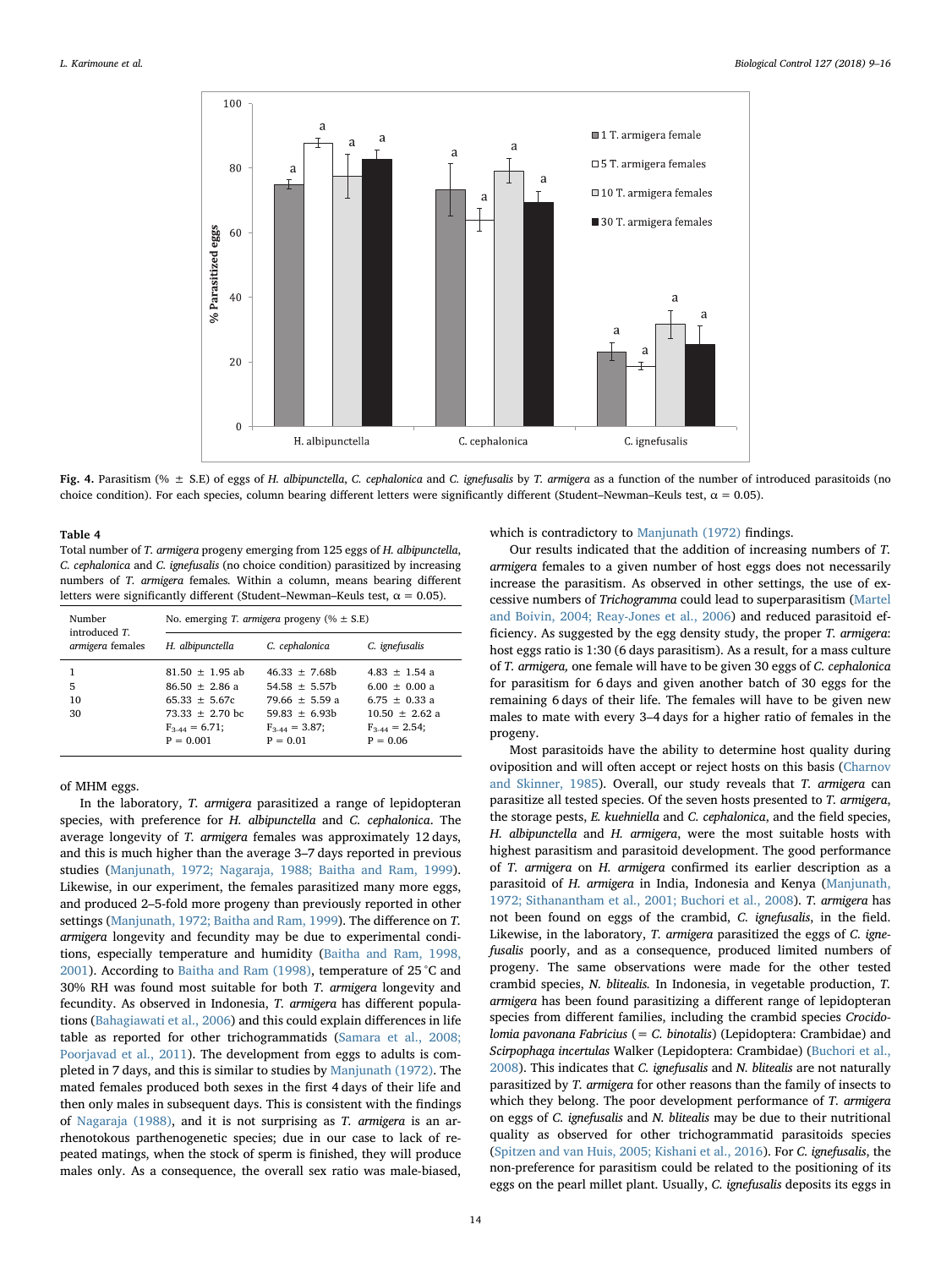the leaf-sheath, which could make them difficult for T. armigera to find. However, as observed with the parasitoid Trichogrammatoidea lutea Girault, it can parasitize different host-eggs of different species, which are laid on different locations on the host plant. Indeed T. lutea is able to search and parasitize both eggs of Busseola fusca Fuller (Lepidoptera: Noctuidae) ([Sithanantham et al., 2001](#page-7-15)) and Chilo partellus Swinhoe (Lepidoptera: Crambidae) positioned respectively in leaf-sheaths and on the leaf surface of sorghum and maize [\(Mawela et al., 2013](#page-7-16)). However, as observed in some Trichogramma species ([Thorpe, 1985](#page-7-17)), the searching activity of T. armigera could be height specific within the pearl millet canopy, as eggs of H. albipunctella are located at the top of the canopy, while those of C. ignefusalis are in leaf-sheaths. Moreover, the eggs of both C. ignefusalis and N. blitealis are ellipsoid compared to the spherical and ovoid shapes of eggs of other tested species. In addition, C. ignefusalis eggs are thicker than other tested species, and eggs of N. blitealis are translucent. These features could explain the differences in host preference by T. armigera. The physical attributes of eggs size, shape, color and texture – have been reported as selection criteria for parasitism by several trichogrammatid parasitoids ([Huang and](#page-6-11) [Gordh, 1998; Cônsoli et al., 1999; Mans](#page-6-11)field and Mills, 2002). However, as reported for several trichogrammatids, some chemical features ([Frenoy et al., 1992; Schmidt, 1994; Padmavathi and Paul, 1998\)](#page-6-12), or early learning experience [\(Kaiser et al., 1989; Supoyo et al., 1999;](#page-6-13) [Giunti et al., 2015\)](#page-6-13), could explain the host preference for parasitism by T. armigera. Our data suggest that the eggs of C. ignefusalis and N. blitealis are not suitable for T. armigera.

The success of the trichogrammatids in a biological control program is based on their short generation time and high reproductive potential ([Pak and Oatman, 1982\)](#page-7-18). In our case, T. armigera developed from egg to adult within a period of one week in the lab, which is short enough for population increases, and each female can produce up to 100 progeny, which allows rapid increases of the population. Interestingly, T. armigera has easily been reared on the factitious host C. cephalonica. This property is particularly important because field releases of parasitoids are not affordable when natural hosts are used in parasitoid mass rearing ([Bolckmans, 2003\)](#page-6-14). This finding is indicative of a great potential for use of T. armigera in augmentative releases against the MHM. However, compared to the parasitoid H. hebetor augmentative program, the challenge with T. armigera will be its dispersal in pearl millet fields. As suggested by [Michaud \(2018\),](#page-7-19) augmentative releases in open environments can be challenging. This could even be more complicated because trichogrammatid parasitoids usually disperse only a few meters from release points [\(Bueno et al., 2012; Gardner et al., 2012](#page-6-15)). Augmentation with T. armigera will require large numbers of releases in many locations to cover large areas of pearl millet. As for H. hebetor, releases of T. armigera may be required each growing season, since the survival of the parasitoid in the Sahel could be somewhat challenging due to the unfavorable long dry and hot season ([Kabore et al., 2017](#page-6-3)). But, given that T. armigera successfully parasitized H. armigera, it could maintain its population on tomatoes during the October-February vegetable production season. On-farm testing will give more indication of the effectiveness of T. armigera against the MHM and its survival after releases.

#### Acknowledgments

Funding for this research was provided by the United States Agency for International Development under Cooperative Agreement No. AID-OAA-A-13-00047 with the Kansas State University Feed the Future Collaborative Research on Sorghum and Millet Innovation Lab (SMIL).

The project was implemented by ICRISAT and partner institutions (University of Maradi, Virginia Polytechnic Institute and State University) as part of the CGIAR Research Program on Grain Legumes and Dryland Cereals (GLDC-CRP).

#### References

- [Ajayi, O., 1990. Possibilities for integrated control of the millet stem borer,](http://refhub.elsevier.com/S1049-9644(18)30419-5/h0005) Acigona ignefusalis [Hampson \(Lepidoptera: Pyralidae\) in Nigeria. Int. J. Trop. Insect Sci. 11,](http://refhub.elsevier.com/S1049-9644(18)30419-5/h0005) 109–[117](http://refhub.elsevier.com/S1049-9644(18)30419-5/h0005).
- [Ba, M.N., Baoua, I.B., Kaboré, A., Amadou, L., Oumarou, N., Dabire-Binso, C., Sanon, A.,](http://refhub.elsevier.com/S1049-9644(18)30419-5/h0010) [2014. Augmentative on-farm delivery methods for the parasitoid](http://refhub.elsevier.com/S1049-9644(18)30419-5/h0010) Habrobracon hebetor [Say \(Hymenoptera: Braconidae\) to control the millet head miner](http://refhub.elsevier.com/S1049-9644(18)30419-5/h0010) Heliocheilus albipunctella [\(de Joannis\) \(Lepidoptera: Noctuidae\) in Burkina Faso and Niger. Biocontrol](http://refhub.elsevier.com/S1049-9644(18)30419-5/h0010) [59, 689](http://refhub.elsevier.com/S1049-9644(18)30419-5/h0010)–696.
- Ba, M.N., Baoua, I.B., N'[Diaye, M., Dabire-Binso, C., Sanon, A., Tamò, M., 2013. Biological](http://refhub.elsevier.com/S1049-9644(18)30419-5/h0015) [control of the millet head miner](http://refhub.elsevier.com/S1049-9644(18)30419-5/h0015) Heliocheilus albipunctella in the Sahelian region by [augmentative releases of the parasitoid wasp Habrobracon hebetor: e](http://refhub.elsevier.com/S1049-9644(18)30419-5/h0015)ffectiveness and farmers' [perceptions. Phytoparasitica 41, 569](http://refhub.elsevier.com/S1049-9644(18)30419-5/h0015)–576.
- <span id="page-6-8"></span>[Bahagiawati, Buchari, D., Nurindah, Rizjaani, H., Utami, D.W., Sahari, B., Sari, A., 2006.](http://refhub.elsevier.com/S1049-9644(18)30419-5/h0020) [Population structure of Trichogrammatoidea armigera, egg parasitoid of Helicoverpa](http://refhub.elsevier.com/S1049-9644(18)30419-5/h0020) [armigera based on RAPD-PCR Analysis. J. AgroBiogen 2, 52](http://refhub.elsevier.com/S1049-9644(18)30419-5/h0020)–58.
- <span id="page-6-7"></span>Baitha, A., Ram, A., 1998. Eff[ect of temperature and relative humidity on the biology of](http://refhub.elsevier.com/S1049-9644(18)30419-5/h0025) Trichogrammatoidea sp. nr. armigera [Nagaraja \(Hymenoptera: Trichogrammatidae\) an](http://refhub.elsevier.com/S1049-9644(18)30419-5/h0025) egg parasitoid of Helicoverpa armigera [\(Hub.\) \(Lepidoptera: Noctuidae\). Shashpa 5,](http://refhub.elsevier.com/S1049-9644(18)30419-5/h0025) 165–[170](http://refhub.elsevier.com/S1049-9644(18)30419-5/h0025).
- Baitha, A., Ram, A., 1999. Eff[ects of adult nutrition on longevity and fecundity of](http://refhub.elsevier.com/S1049-9644(18)30419-5/h0030) Trichogrammatoidea sp. nr. armigera [Nagaraja \(Trichogrammatidae: Hymenoptera\).](http://refhub.elsevier.com/S1049-9644(18)30419-5/h0030) [Shashpa 6, 185](http://refhub.elsevier.com/S1049-9644(18)30419-5/h0030)–186.
- [Baitha, A., Ram, A., 2001. E](http://refhub.elsevier.com/S1049-9644(18)30419-5/h0035)ffect of temperature on Trichogrammatoidea sp. nr. armigera [Nagaraja \(Trichogrammatidae: Hymenoptera\). Ann. Plant Prot. Sci. 9, 134](http://refhub.elsevier.com/S1049-9644(18)30419-5/h0035)–135.
- <span id="page-6-2"></span>[Bal, A.B., 1993. Etude du parasitisme naturel D](http://refhub.elsevier.com/S1049-9644(18)30419-5/h0040)'Heliocheilus albipunctella de joannis [\(Lepidoptere: Noctuidae\) par](http://refhub.elsevier.com/S1049-9644(18)30419-5/h0040) Trichogrammatoïdea sp. (Hymenoptere: [Trichogrammatidae\) a Bambey. Int. J. Trop. Insect Sci. 14, 221](http://refhub.elsevier.com/S1049-9644(18)30419-5/h0040)–223.
- [Baoua, I., Amadou, L., Oumarou, N., Payne, W., Roberts, J., Stefanova, K., Nansen, C.,](http://refhub.elsevier.com/S1049-9644(18)30419-5/h0045) 2014. Estimating eff[ect of augmentative biological control on grain yields from in](http://refhub.elsevier.com/S1049-9644(18)30419-5/h0045)[dividual pearl millet heads. J. Appl. Entomol. 138, 281](http://refhub.elsevier.com/S1049-9644(18)30419-5/h0045)–288.
- [Baoua, I.B., Ba, M.N., Amadou, L., Kabore, A., Dabire-Binso, C.L., 2018. Field dispersal of](http://refhub.elsevier.com/S1049-9644(18)30419-5/h0050) the parasitoid wasp Habrobracon hebetor [\(Hymenoptera: Braconidae\) following aug](http://refhub.elsevier.com/S1049-9644(18)30419-5/h0050)[mentative release against the millet head miner](http://refhub.elsevier.com/S1049-9644(18)30419-5/h0050) Heliocheilus albipunctella [\(Lepidoptera: Noctuidae\) in the Sahel. Biocontrol Sci. Technol. 28, 404](http://refhub.elsevier.com/S1049-9644(18)30419-5/h0050)–415.
- <span id="page-6-14"></span>Bolckmans, K.J.F., 2003. State of aff[airs and future directions of product quality assur](http://refhub.elsevier.com/S1049-9644(18)30419-5/h0055)[ance in Europe. In: van Lenteren, J.C. \(Ed.\), Quality Control and Production of](http://refhub.elsevier.com/S1049-9644(18)30419-5/h0055) [Biological Control Agents: Theory and Testing Procedures. CABI Publishing,](http://refhub.elsevier.com/S1049-9644(18)30419-5/h0055) [Wallingford, pp. 215](http://refhub.elsevier.com/S1049-9644(18)30419-5/h0055)–224.
- <span id="page-6-10"></span>[Buchori, D., Sahari, B., Nurindah, 2008. Conservation of agroecosystem through utiliza](http://refhub.elsevier.com/S1049-9644(18)30419-5/h0060)[tion of parasitoid diversity: lesson for promoting sustainable agriculture and eco](http://refhub.elsevier.com/S1049-9644(18)30419-5/h0060)[system health. Hayati J. Biosci. 15, 165](http://refhub.elsevier.com/S1049-9644(18)30419-5/h0060)–172.
- <span id="page-6-15"></span>[Bueno, R.C.O.F., Parra, J.R.P., Bueno, A.F., 2012.](http://refhub.elsevier.com/S1049-9644(18)30419-5/h0065) Trichogramma pretiosum parasitism and [dispersal capacity: a basis for developing biological control programs for soybean](http://refhub.elsevier.com/S1049-9644(18)30419-5/h0065) [caterpillars. Bull. Entomol. Res. 102, 1](http://refhub.elsevier.com/S1049-9644(18)30419-5/h0065)–8.
- <span id="page-6-9"></span>[Charnov, E.L., Skinner, S.W., 1985. Complementary approaches to the understanding of](http://refhub.elsevier.com/S1049-9644(18)30419-5/h0070) [parasitoid oviposition decisions. Environ. Entomol. 14, 383](http://refhub.elsevier.com/S1049-9644(18)30419-5/h0070)–391.
- [Cônsoli, F.L., Kitajima, E.W., Parra, J.R.P., 1999. Ultrastructure of the natural and fac](http://refhub.elsevier.com/S1049-9644(18)30419-5/h0075)titious host eggs of Trichogramma galho Zucchi and [Trichogramma pretiosum](http://refhub.elsevier.com/S1049-9644(18)30419-5/h0075) Riley [\(Hymenoptera: Trichogrammatidae\). Int. J. Insect Morphol. Embryol. 28, 211](http://refhub.elsevier.com/S1049-9644(18)30419-5/h0075)–231.
- <span id="page-6-12"></span>[Frenoy, C., Durier, C., Hawlitzky, N., 1992. E](http://refhub.elsevier.com/S1049-9644(18)30419-5/h0080)ffect of kairomones from egg and female adult stages of Ostrinia nubilalis [\(Hübner\) \(Lepidoptera, Pyralidae\) on](http://refhub.elsevier.com/S1049-9644(18)30419-5/h0080) Trichogramma brassicae [Bezdenko \(Hymenoptera, Trichogrammatidae\) female kinesis. J. Chem.](http://refhub.elsevier.com/S1049-9644(18)30419-5/h0080) [Ecol. 18, 761](http://refhub.elsevier.com/S1049-9644(18)30419-5/h0080)–773.
- <span id="page-6-1"></span>[Gahukar, R.T., Guevremont, T.H., Bhatnagar, V.S., Doumbia, Y.O., Ndoye, M., Pierrard,](http://refhub.elsevier.com/S1049-9644(18)30419-5/h0085) [G., 1986. A review of the pest status of the millet spike worm,](http://refhub.elsevier.com/S1049-9644(18)30419-5/h0085) Raghuva albipunctella [De Joannis \(Noctuidae: Lepidoptera\) and its management in the Sahel. Int. J. Trop.](http://refhub.elsevier.com/S1049-9644(18)30419-5/h0085) [Insect Sci. 7, 457](http://refhub.elsevier.com/S1049-9644(18)30419-5/h0085)–463.
- <span id="page-6-5"></span>[Gahukar, R.T., 1990. Field screening of pearl millet cultivars in relation to insects and](http://refhub.elsevier.com/S1049-9644(18)30419-5/h0090) [diseases. Insect Sci. Appl. 11, 13](http://refhub.elsevier.com/S1049-9644(18)30419-5/h0090)–19.
- <span id="page-6-4"></span>[Garba, M., Gaoh, N.B., 2008. Use of](http://refhub.elsevier.com/S1049-9644(18)30419-5/h0095) Habrobracon hebetor in biological control of Heliocheilus albipunctella [pearl millet head miner. In: AFPP \(Ed.\), Proceedings of the](http://refhub.elsevier.com/S1049-9644(18)30419-5/h0095) [8th International Conference on Pests in Agriculture. INRA, pp. 436](http://refhub.elsevier.com/S1049-9644(18)30419-5/h0095)–444.
- [Gardner, J., Wright, M.G., Kuhar, T.P., Pitcher, S.A., Ho](http://refhub.elsevier.com/S1049-9644(18)30419-5/h0100)ffmann, M.P., 2012. Dispersal of Trichogramma ostriniae in fi[eld corn. Biocontrol Sci. Technol. 22, 1221](http://refhub.elsevier.com/S1049-9644(18)30419-5/h0100)–1233.
- [Giunti, G., Canale, A., Messing, R.H., Donati, E., Stefanini, C., Michaud, J.P., Benelli, G.,](http://refhub.elsevier.com/S1049-9644(18)30419-5/h0105) [2015. Parasitoid learning: current knowledge and implications for biological control.](http://refhub.elsevier.com/S1049-9644(18)30419-5/h0105) [Biol. Control 90, 208](http://refhub.elsevier.com/S1049-9644(18)30419-5/h0105)–219.
- <span id="page-6-0"></span>[Harris, K.M., 1962. Lepidopterous stem borers of cereals in Nigeria. Bull. Entomol. Res.](http://refhub.elsevier.com/S1049-9644(18)30419-5/h0110) [53, 139](http://refhub.elsevier.com/S1049-9644(18)30419-5/h0110)–171.
- <span id="page-6-11"></span>[Huang, K., Gordh, G., 1998. Does](http://refhub.elsevier.com/S1049-9644(18)30419-5/h0115) Trichogramma australicum Girault (Hymenoptera: [Trichogrammatidae\) use kairomones to recognise eggs of](http://refhub.elsevier.com/S1049-9644(18)30419-5/h0115) Helicoverpa armigera [\(Hübner\) \(Lepidoptera: Noctuidae\)? Aust. Entomol. 37, 269](http://refhub.elsevier.com/S1049-9644(18)30419-5/h0115)–274.
- <span id="page-6-3"></span>Kabore, [A., Ba, N.M., Dabire-Binso, C.L., Sanon, A., 2017. Field persistence of](http://refhub.elsevier.com/S1049-9644(18)30419-5/h0120) Habrobracon hebetor [\(Say\)\(Hymenoptera: Braconidae\) following augmentative re](http://refhub.elsevier.com/S1049-9644(18)30419-5/h0120)[leases against the millet head miner,](http://refhub.elsevier.com/S1049-9644(18)30419-5/h0120) Heliocheilus albipunctella (de Joannis) [\(Lepidoptera: Noctuidae\), in the Sahel. Biol. Control 108, 64](http://refhub.elsevier.com/S1049-9644(18)30419-5/h0120)–69.
- <span id="page-6-13"></span>[Kaiser, L., Pham-Delegue, M.H., Masson, C., 1989. Behavioural study of plasticity in host](http://refhub.elsevier.com/S1049-9644(18)30419-5/h0125) preferences of Trichogramma maidis [\(Hymenoptera: Trichogrammatidae\). Physiol.](http://refhub.elsevier.com/S1049-9644(18)30419-5/h0125) [Entomol. 14, 53](http://refhub.elsevier.com/S1049-9644(18)30419-5/h0125)–60.
- <span id="page-6-6"></span>[Kalyebi, A., Overholt, W.A., Schulthess, F., Mueke, J.M., Hassan, S.A., Sithanantham, S.,](http://refhub.elsevier.com/S1049-9644(18)30419-5/h0130) [2005. Functional response of six indigenous trichogrammatid egg parasitoids](http://refhub.elsevier.com/S1049-9644(18)30419-5/h0130) [\(Hymenoptera: Trichogrammatidae\) in Kenya: in](http://refhub.elsevier.com/S1049-9644(18)30419-5/h0130)fluence of temperature and relative [humidity. Biol. Control 32, 164](http://refhub.elsevier.com/S1049-9644(18)30419-5/h0130)–171.